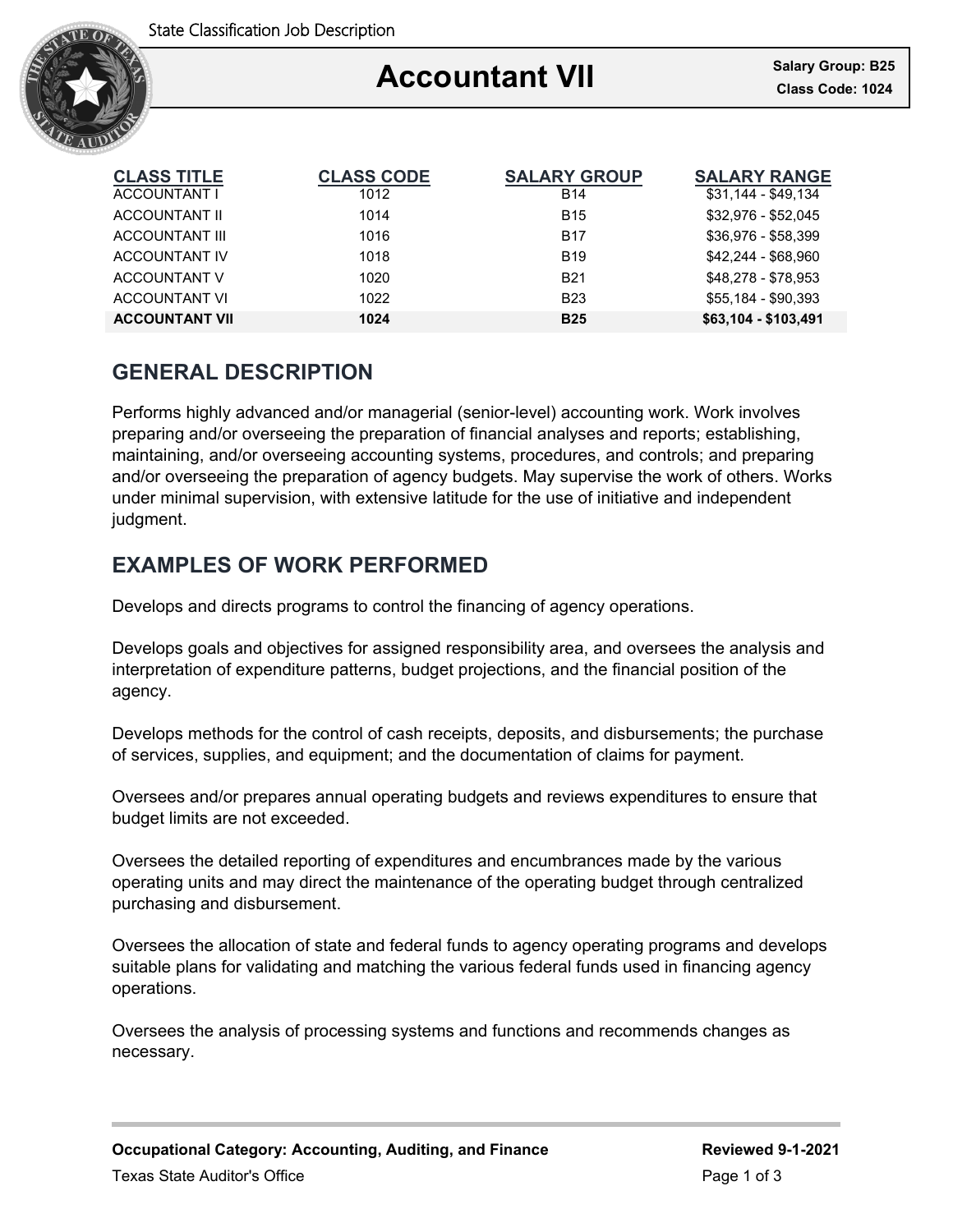Oversees and/or coordinates data compilation for annual financial reports, which may include working with the Office of the Comptroller of Public Accounts' Financial Reporting Section to compile the statewide Comprehensive Annual Financial Report (CAFR).

Prepares and coordinates the planning, development, and submission of the agency's annual financial report in accordance with Governmental Accounting Standards Board (GASB) and Office of the Comptroller of Public Accounts requirements.

Prepares and reviews general ledger accounting entries and reconciliation of financial transactions.

Prepares and/or directs the preparation of agency budgets and periodic financial statements, analyses, and reports in accordance with federal and state reporting requirements.

Recommends and implements agency accounting and financial policies and procedures in accordance with statute and professionally accepted standards.

Formulates, revises, and reviews agency policies regarding the use of operating funds.

May design and consult with information technology staff in the development of computer systems for financial applications.

May supervise the work of others.

Performs related work as assigned.

### **GENERAL QUALIFICATION GUIDELINES**

#### **EXPERIENCE AND EDUCATION**

Experience in accounting and financial operations. Graduation from an accredited four-year college or university with major coursework in accounting, finance, or a related field is generally preferred. Experience and education may be substituted for one another.

#### **KNOWLEDGE, SKILLS, AND ABILITIES**

Knowledge of financial administration, budget control, and fiscal accounting; governmental accounting; budget control methods, policies, and procedures; and laws and regulations pertaining to fiscal operations.

Skill in the use of a computer and applicable software.

Ability to plan, organize, and direct accounting programs; to budget funds; to set up accounting systems; to interpret laws and regulations; to apply accounting theory; to communicate effectively; and to supervise the work of others.